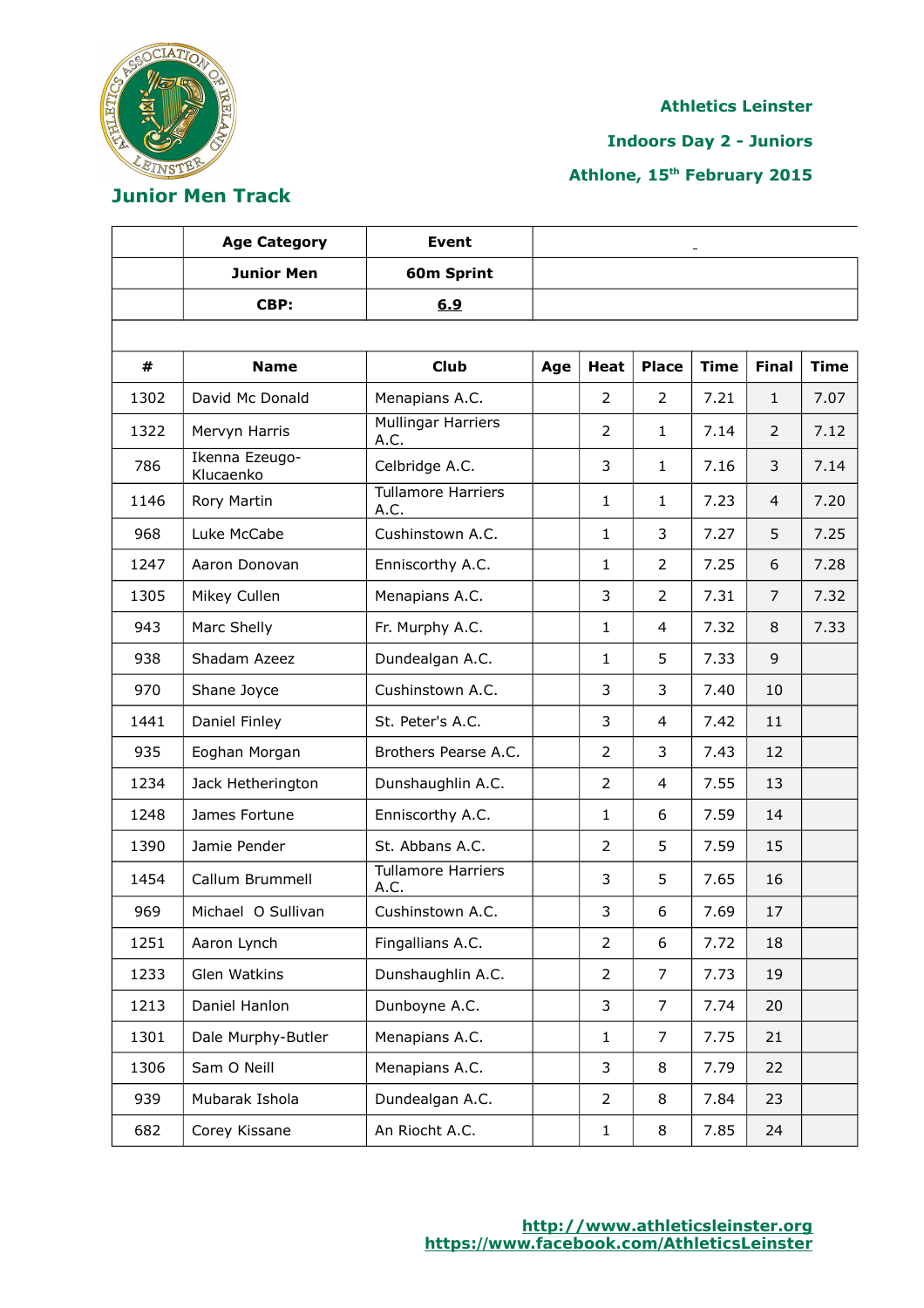

## **Indoors Day 2 - Juniors**

|      | <b>Age Category</b>         | <b>Event</b>                   |     |                |                |             |                |             |
|------|-----------------------------|--------------------------------|-----|----------------|----------------|-------------|----------------|-------------|
|      | <b>Junior Men</b>           | 200m                           |     |                |                |             |                |             |
|      | CBP:                        | 22.33                          |     |                |                |             |                |             |
|      |                             |                                |     |                |                |             |                |             |
|      |                             |                                |     |                |                |             |                |             |
| #    | <b>Name</b>                 | <b>Club</b>                    | Age | <b>Heat</b>    | <b>Place</b>   | <b>Time</b> | <b>Final</b>   | <b>Time</b> |
| 1302 | David Mc Donald             | Menapians A.C.                 |     | 1              | $\mathbf{1}$   |             | $\mathbf{1}$   | 22.45       |
| 1322 | Mervyn Harris               | Mullingar Harriers<br>A.C.     |     | 1              | $\overline{2}$ |             | 2              | 22.74       |
| 968  | Luke McCabe                 | Cushinstown A.C.               |     | 1              | 3              |             | 3              | 23.23       |
| 1247 | Aaron Donovan               | Enniscorthy A.C.               |     | $\overline{2}$ | $\mathbf{1}$   |             | $\overline{4}$ | 23.39       |
| 1234 | <b>Jack</b><br>Hetherington | Dunshaughlin A.C.              |     | $\overline{2}$ | $\overline{2}$ |             | 5              | 23.46       |
| 1305 | Mikey Cullen                | Menapians A.C.                 |     | $\overline{4}$ | $\mathbf{1}$   |             | 6              | 23.56       |
| 1390 | Jamie Pender                | St. Abbans A.C.                |     | $\overline{2}$ | 3              |             | $\overline{7}$ | 23.71       |
| 940  | Ciaran Joyce                | Enniscorthy A.C.               |     | 1              | 4              |             | 8              | 23.77       |
| 938  | Shadam Azeez                | Dundealgan A.C.                |     | 3              | 1              |             | 9              | 24.10       |
| 935  | Eoghan Morgan               | <b>Brothers Pearse</b><br>A.C. |     | 2              | 4              |             | 10             | 24.22       |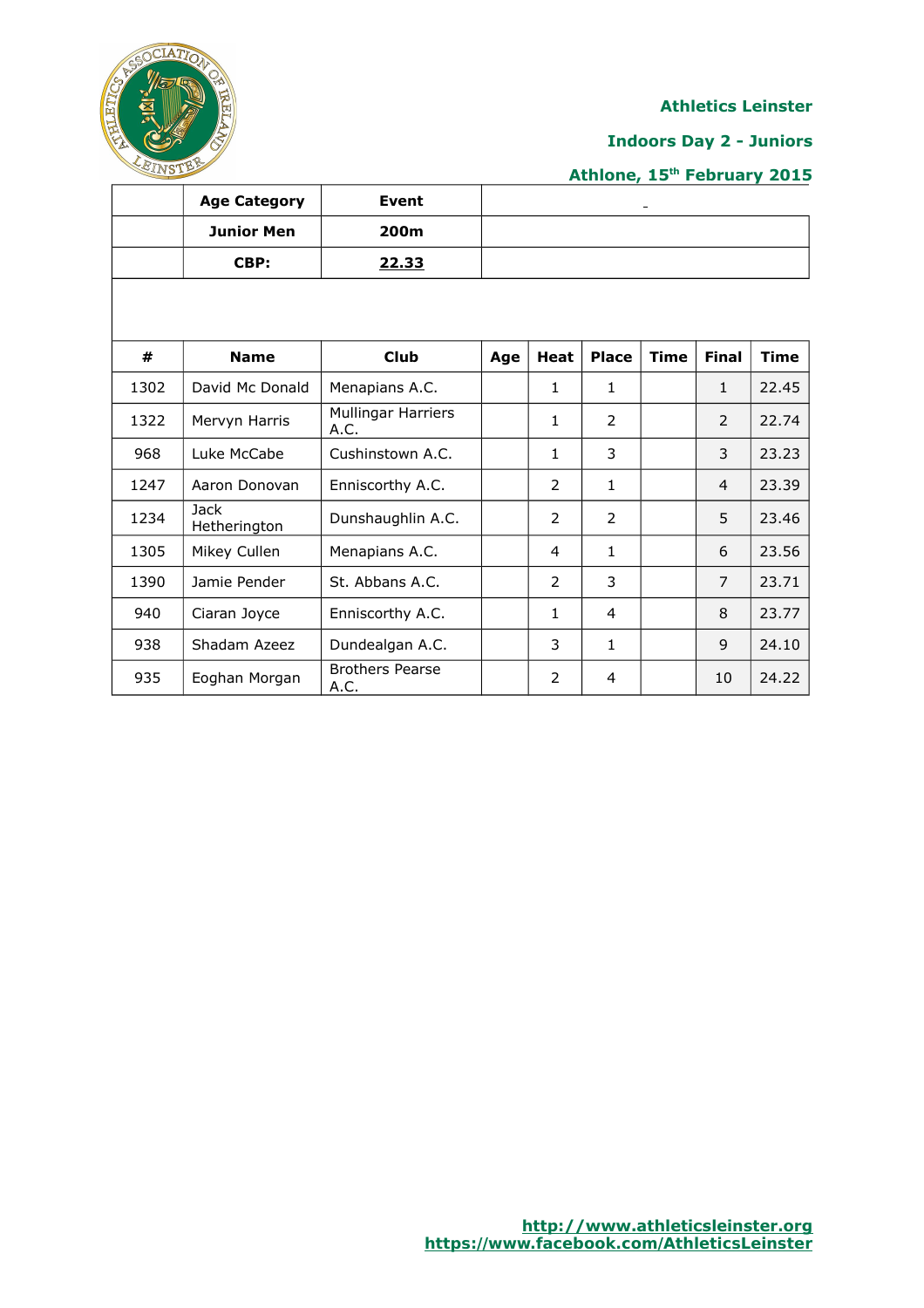

#### **Indoors Day 2 - Juniors**

| 1251 | Aaron Lynch                   | Fingallians A.C.  | $\overline{4}$ | 2 | 11 | 24.69 |
|------|-------------------------------|-------------------|----------------|---|----|-------|
| 1235 | Rian Kealy                    | Dunshaughlin A.C. | 3              | 2 | 12 | 24.77 |
| 1306 | Sam O Neill                   | Menapians A.C.    | 3              | 3 | 13 | 24.77 |
| 1233 | Glen Watkins                  | Dunshaughlin A.C. | 4              | 3 | 14 | 24.85 |
| 1301 | Dale Murphy-<br><b>Butler</b> | Menapians A.C.    | 3              | 4 | 15 | 25.16 |
| 682  | Corey Kissane                 | An Riocht A.C.    | 4              | 4 | 16 | 25.40 |

|      | <b>Age Category</b> | <b>Event</b>                      |     |                |                |             |              |             |
|------|---------------------|-----------------------------------|-----|----------------|----------------|-------------|--------------|-------------|
|      | <b>Junior Men</b>   | 400m                              |     |                |                |             |              |             |
|      | CBP:                | <u>49.91</u>                      |     |                |                |             |              |             |
|      |                     |                                   |     |                |                |             |              |             |
|      |                     |                                   |     |                |                |             |              |             |
| #    | <b>Name</b>         | <b>Club</b>                       | Age | <b>Heat</b>    | <b>Place</b>   | <b>Time</b> | <b>Final</b> | <b>Time</b> |
| 1269 | John Fitzsimons     | Kildare A.C.                      |     | 1              | 1              |             | $\mathbf{1}$ | 0.49.60     |
| 1256 | Conor Dempsey       | Slí Cualann                       |     | 1              | $\overline{2}$ |             | 2            | 0.51.12     |
| 1322 | Mervyn Harris       | <b>Mullingar Harriers</b><br>A.C. |     | 1              | 3              |             | 3            | 0.51.130    |
| 1307 | Shaun Donohue       | Menapians A.C.                    |     | $\mathbf{1}$   | 4              |             | 3            | 0.51.130    |
| 1320 | Paul Peppard        | Monaghan Phoenix<br>A.C.          |     | 2              | $\mathbf{1}$   |             | 5            | 0.52.77     |
| 1252 | Peter<br>McDermott  | Fingallians A.C.                  |     | $\overline{2}$ | $\overline{2}$ |             | 6            | 0.53.13     |
| 937  | Adam Halpin         | Donore Harriers                   |     | 2              | 3              |             | 7            | 0.54.37     |
| 1232 | Eoghan Harkin       | Dunshaughlin A.C.                 |     | $\overline{2}$ | $\overline{4}$ |             | 8            | 0.55.55     |
| 944  | Darragh Nerney      | Oughaval A.C.                     |     | $\overline{2}$ | 5              |             | 9            | 1.01.20     |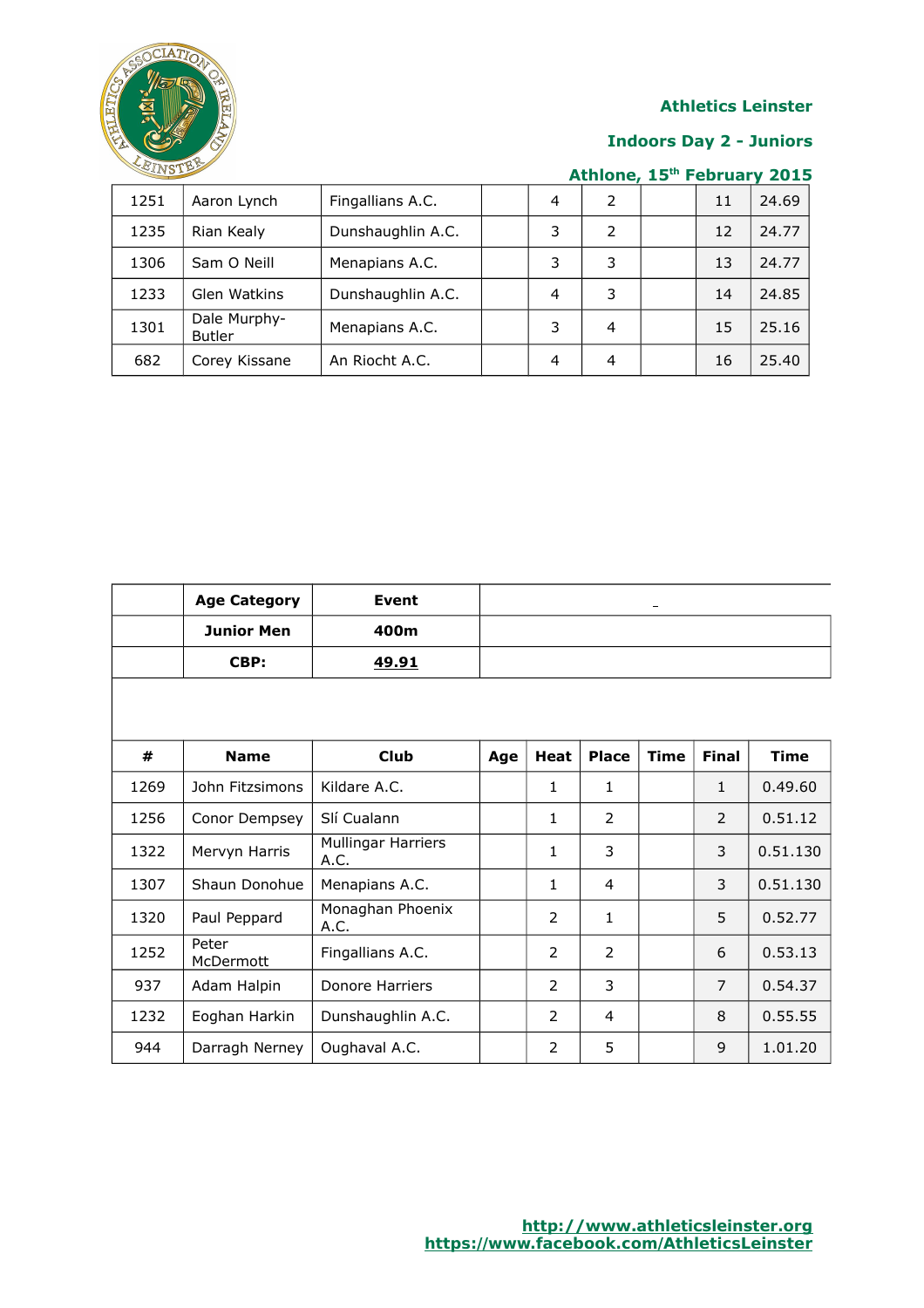

# **Indoors Day 2 - Juniors**

|      | <b>Age Category</b> | <b>Event</b>       |     |      |              | $\qquad \qquad$ |              |             |
|------|---------------------|--------------------|-----|------|--------------|-----------------|--------------|-------------|
|      | <b>Junior Men</b>   | <b>60m Hurdles</b> |     |      |              |                 |              |             |
|      | CBP:                | 8.59               |     |      |              |                 |              |             |
|      |                     |                    |     |      |              |                 |              |             |
|      |                     |                    |     |      |              |                 |              |             |
| #    | <b>Name</b>         | <b>Club</b>        | Age | Heat | <b>Place</b> | <b>Time</b>     | <b>Final</b> | <b>Time</b> |
| 1140 | Matthew Behan       | Crusaders A.C.     |     |      |              |                 | 1            | 8.18        |
| 967  | Keith Marks         | Cushinstown        |     |      |              |                 | 2            |             |
|      |                     | A.C.               |     |      |              |                 |              | 8.76        |

|      | <b>Age Category</b>  | <b>Event</b>                      |     |             |              |             |   |                |             |
|------|----------------------|-----------------------------------|-----|-------------|--------------|-------------|---|----------------|-------------|
|      | <b>Junior Men</b>    | 800m                              |     |             |              |             |   |                |             |
|      | CBP:                 | 1.54.14                           |     |             |              |             |   |                |             |
|      |                      |                                   |     |             |              |             |   |                |             |
|      |                      |                                   |     |             |              |             |   |                |             |
| #    | <b>Name</b>          | <b>Club</b>                       | Age | <b>Heat</b> | <b>Place</b> | <b>Time</b> | Q | <b>Final</b>   | <b>Time</b> |
| 1269 | John Fitzsimons      | Kildare A.C.                      |     |             |              | 2.03.57     |   | $\mathbf{1}$   | 2.03.57     |
| 1353 | Mark Glynn           | Newbridge A.C.                    |     |             |              | 2.07.21     |   | $\overline{2}$ | 2.07.21     |
| 1406 | Paul Manning         | St. Joseph's A.C.                 |     |             |              | 2.08.61     |   | 3              | 2.08.61     |
| 1456 | Connor Butler        | <b>Tullamore Harriers</b><br>A.C. |     |             |              | 2.10.41     |   | $\overline{4}$ | 2.10.41     |
| 1300 | Conor Gaffney        | Menapians A.C.                    |     |             |              | 2.12.32     |   | 5              | 2.12.32     |
| 1143 | Risteard<br>Clifford | Guest                             |     |             |              | 2.06.26     |   | G              | 2.06.26     |
| 1320 | Paul Peppard         | Monaghan Phoenix<br>A.C.          |     |             |              | 2.08.46     |   | G              | 2.08.46     |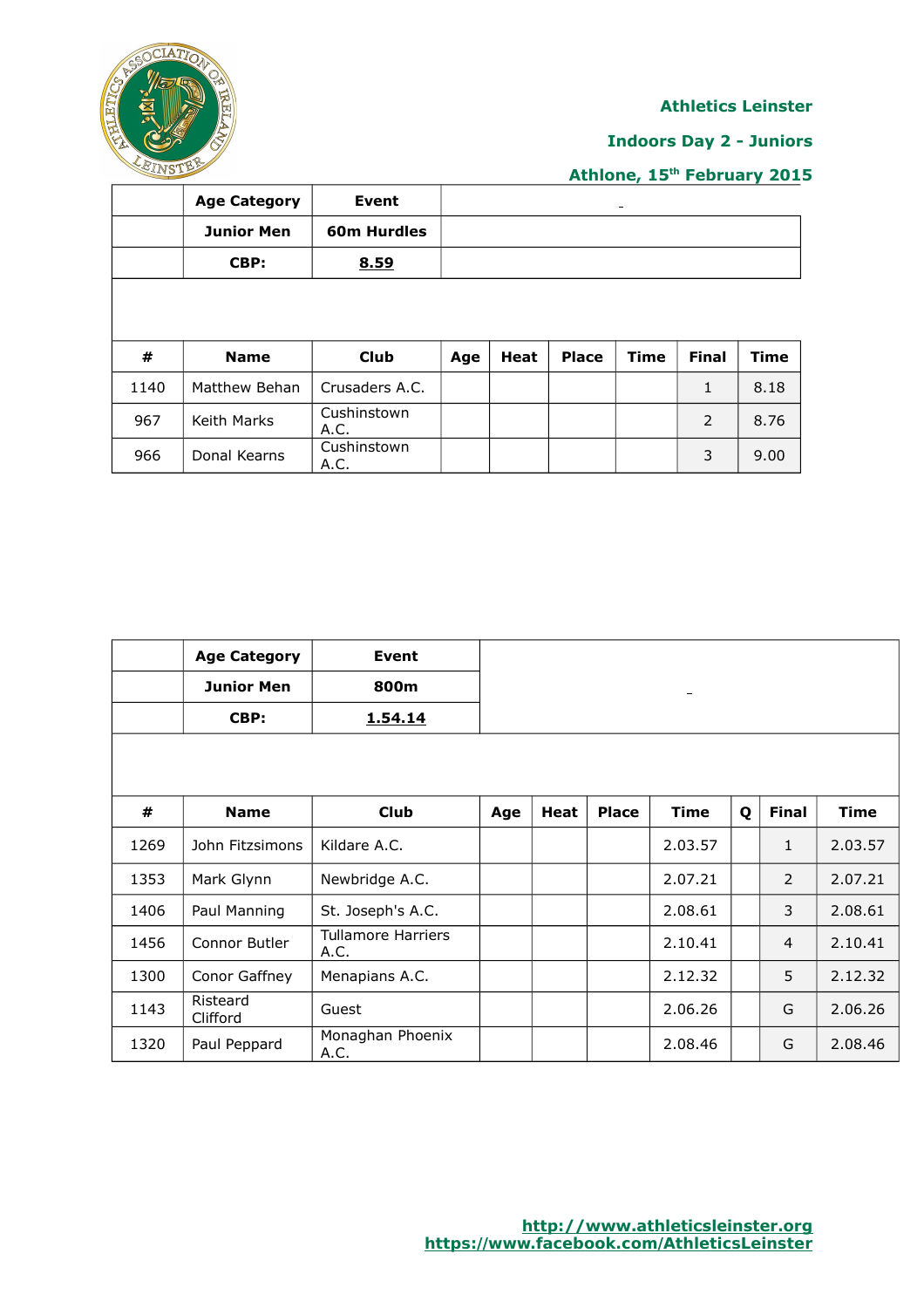

## **Indoors Day 2 - Juniors**

|      | <b>Age Category</b> | Event                             |     |      |              |             |   |              |             |
|------|---------------------|-----------------------------------|-----|------|--------------|-------------|---|--------------|-------------|
|      | <b>Junior Men</b>   | 1500m                             |     |      |              | -           |   |              |             |
|      | CBP:                | 4.10.39                           |     |      |              |             |   |              |             |
|      |                     |                                   |     |      |              |             |   |              |             |
|      |                     |                                   |     |      |              |             |   |              |             |
| #    | <b>Name</b>         | <b>Club</b>                       | Age | Heat | <b>Place</b> | <b>Time</b> | Q | <b>Final</b> | <b>Time</b> |
| 1456 | Connor Butler       | <b>Tullamore Harriers</b><br>A.C. |     |      |              | 4.39.74     |   | $\mathbf{1}$ | 4.39.74     |
| 936  | Matt Doherty        | Derry City Track<br>Club          |     |      |              | 4.20.33     |   | G            | 4.20.33     |

|      | <b>Age Category</b> | Event       |     |          |       |                          |   |              |          |
|------|---------------------|-------------|-----|----------|-------|--------------------------|---|--------------|----------|
|      | <b>Junior Men</b>   | 3000m       |     |          |       | $\overline{\phantom{0}}$ |   |              |          |
|      | CBP:                | 9.03.40     |     |          |       |                          |   |              |          |
|      |                     |             |     |          |       |                          |   |              |          |
| #    | <b>Name</b>         | Club        | Age | Heat $ $ | Place | <b>Time</b>              | Q | <b>Final</b> | Time     |
| 1255 | Cillian Browne      | Slí Cualann |     | 1        | 11    | 09.22.99                 |   |              | 09.22.99 |

|     | <b>Age Category</b> | Event             |     |      |              |                          |   |              |             |
|-----|---------------------|-------------------|-----|------|--------------|--------------------------|---|--------------|-------------|
|     | <b>Junior Men</b>   | <b>3Km Walk</b>   |     |      |              | $\overline{\phantom{a}}$ |   |              |             |
|     | CBP:                | 15.05.22          |     |      |              |                          |   |              |             |
|     |                     |                   |     |      |              |                          |   |              |             |
|     |                     |                   |     |      |              |                          |   |              |             |
| #   | <b>Name</b>         | <b>Club</b>       | Age | Heat | <b>Place</b> | <b>Time</b>              | Q | <b>Final</b> | <b>Time</b> |
| 676 | Joseph Mooney       | Adamstown<br>A.C. |     |      |              | 14.51.2                  |   | 1            | 14.51.2     |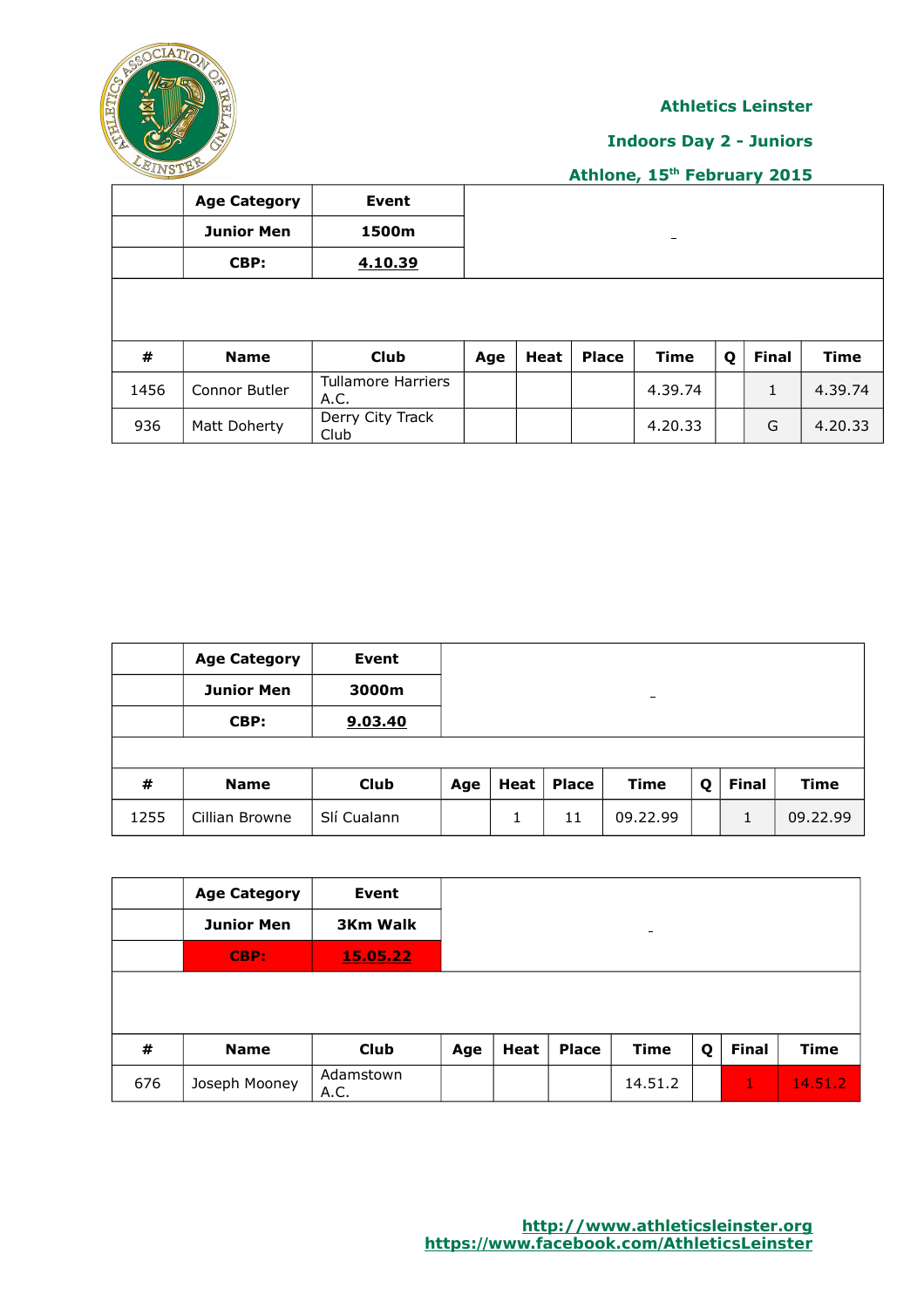

## **Indoors Day 2 - Juniors**

# **Athlone, 15th February 2015**

**Junior Men Field**

|      | <b>Age Category</b> | Event            |                  |     |                 |
|------|---------------------|------------------|------------------|-----|-----------------|
|      | <b>Junior Men</b>   | <b>High Jump</b> |                  |     |                 |
|      | CBP:                | 2.1 <sub>m</sub> |                  |     |                 |
|      |                     |                  |                  |     |                 |
| #    | <b>Name</b>         |                  | Club             | Age | <b>Distance</b> |
| 967  | Keith Marks         |                  | Cushinstown A.C. |     | 1.95            |
| 677  | Ryan Carthy Walshe  |                  | Adamstown A.C.   |     | 1.95            |
| 945  | Fergal Scully       |                  | Oughaval A.C.    |     | 1.65            |
| 1249 | Peter O'Connor      |                  | Enniscorthy A.C. |     | 1.60            |
| 966  | Donal Kearns        |                  | Cushinstown A.C. |     | 1.55            |

|      | <b>Age Category</b> | Event             |                   |     |                 |
|------|---------------------|-------------------|-------------------|-----|-----------------|
|      | <b>Junior Men</b>   | <b>Pole Vault</b> |                   |     |                 |
|      | CBP:                | 3.6 <sub>m</sub>  |                   |     |                 |
|      |                     |                   |                   |     |                 |
| #    |                     | <b>Name</b>       | Club              | Age | <b>Distance</b> |
| 1408 | Shane Power         |                   | St. Joseph's A.C. |     | 3.10            |
| 966  | Donal Kearns        |                   | Cushinstown A.C.  |     | 2.70            |

|      | <b>Age Category</b>     | <b>Event</b>     |                  |     |                 |
|------|-------------------------|------------------|------------------|-----|-----------------|
|      | <b>Junior Men</b>       | <b>Long Jump</b> |                  |     |                 |
|      | CBP:                    | 6.9m             |                  |     |                 |
|      |                         |                  |                  |     |                 |
| #    |                         | <b>Name</b>      | Club             | Age | <b>Distance</b> |
| 786  | Ikenna Ezeugo-Klucaenko |                  | Celbridge A.C.   |     | 6.55            |
| 967  | Keith Marks             |                  | Cushinstown A.C. |     | 6.47            |
| 943  | Marc Shelly             |                  | Fr. Murphy A.C.  |     | 6.47            |
| 940  | Ciaran Joyce            |                  | Enniscorthy A.C. |     | 6.39            |
| 1248 | James Fortune           |                  | Enniscorthy A.C. |     | 6.15            |
| 1278 | <b>Thomas Connolly</b>  |                  | Le Cheile A.C.   |     | 6.07            |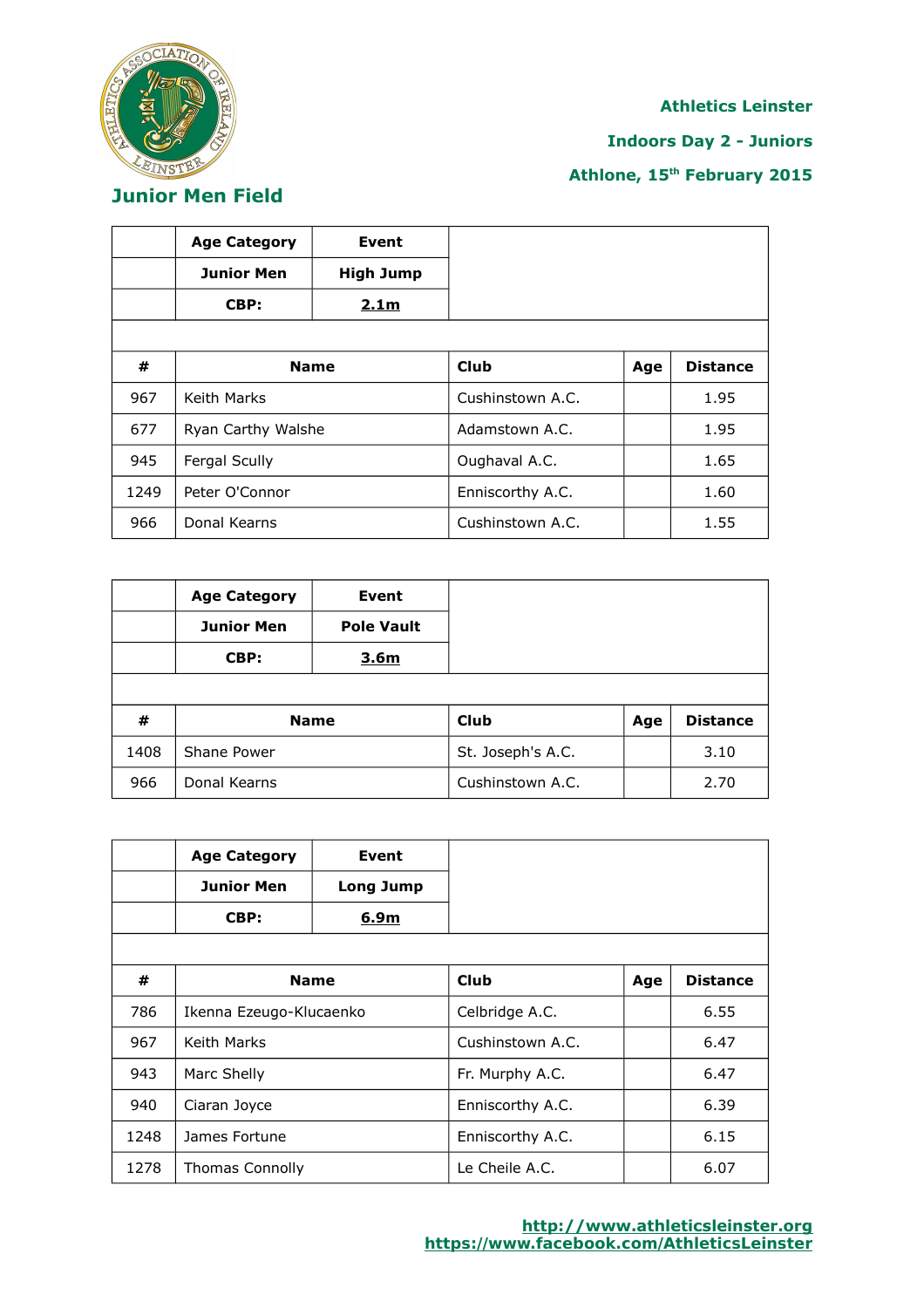

# **Indoors Day 2 - Juniors**

| 966 | Donal Kearns   | Cushinstown A.C. | 5.63 |
|-----|----------------|------------------|------|
| 941 | Cathal Byrne   | Enniscorthy A.C. | 5.49 |
| 938 | Shadam Azeez   | Dundealgan A.C.  | 4.89 |
| 939 | Mubarak Ishola | Dundealgan A.C.  | 4.12 |

|      | <b>Age Category</b> | <b>Event</b>  |                         |     |                 |
|------|---------------------|---------------|-------------------------|-----|-----------------|
|      | Junior Men          | Triple Jump   |                         |     |                 |
|      | CBP:                | <u>13.55m</u> |                         |     |                 |
|      |                     |               |                         |     |                 |
| #    | <b>Name</b>         |               | Club                    | Age | <b>Distance</b> |
| 970  | Shane Joyce         |               | Cushinstown A.C.        |     | 13.81           |
| 1457 | Jordan Hoang        |               | Tullamore Harriers A.C. |     | 13.76           |
| 940  | Ciaran Joyce        |               | Enniscorthy A.C.        |     | 13.23           |
| 1213 | Daniel Hanlon       |               | Dunboyne A.C.           |     | 12.22           |
| 677  | Ryan Carthy Walshe  |               | Adamstown A.C.          |     | 12.14           |
| 1249 | Peter O'Connor      |               | Enniscorthy A.C.        |     | 11.40           |
| 941  | Cathal Byrne        |               | Enniscorthy A.C.        |     | 10.77           |

|      | <b>Age Category</b> | Event            |                          |     |                 |
|------|---------------------|------------------|--------------------------|-----|-----------------|
|      | <b>Junior Men</b>   | <b>Shot Putt</b> |                          |     |                 |
|      | CBP:                | 15.55m           |                          |     |                 |
|      |                     |                  |                          |     |                 |
| #    |                     | <b>Name</b>      | Club                     | Age | <b>Distance</b> |
| 779  | Johnjoe Kelly       |                  | Brow Rangers A.C.        |     | 13.48           |
| 970  | Shane Joyce         |                  | Cushinstown A.C.         |     | 12.56           |
| 1441 | Daniel Finley       |                  | St. Peter's A.C.         |     | 12.30           |
| 969  | Michael O Sullivan  |                  | Cushinstown A.C.         |     | 11.07           |
| 960  | Brendan Aspel       |                  | Crookstown Millview A.C. |     | 10.25           |
| 1443 | Martin McGrane      |                  | St. Peter's A.C.         |     | 10.02           |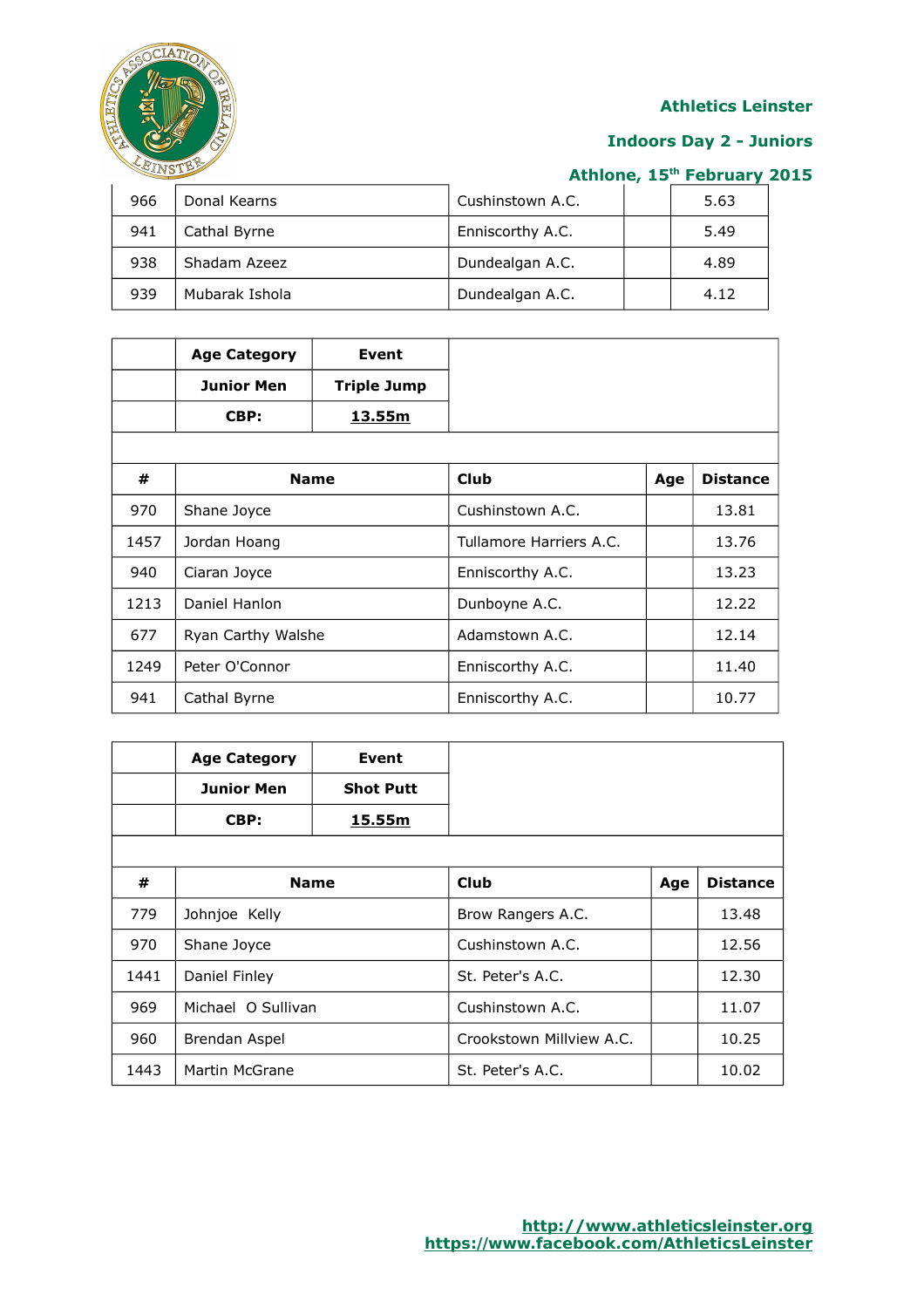

 $\Gamma$ 

#### **Athletics Leinster**

**Indoors Day 2 - Juniors**

**Athlone, 15th February 2015**

Junior Women Track

|      | <b>Age Category</b>   | <b>Event</b>                      |     |                |                |                   |                |             |
|------|-----------------------|-----------------------------------|-----|----------------|----------------|-------------------|----------------|-------------|
|      | <b>Junior Women</b>   | 60m Sprint                        |     |                |                |                   |                |             |
|      | CBP:                  | 7.79                              |     |                |                |                   |                |             |
|      |                       |                                   |     |                |                |                   |                |             |
| #    | <b>Name</b>           | <b>Club</b>                       | Age | <b>Heat</b>    | <b>Place</b>   | <b>Time</b>       | <b>Final</b>   | <b>Time</b> |
| 1259 | Ara Freeman           | Slí Cualann                       |     | $\mathbf{1}$   | $\mathbf{1}$   | 7.44              | $\mathbf{1}$   | 7.69        |
| 972  | Elizabeth Morland     | Cushinstown A.C.                  |     | $\overline{2}$ | $\mathbf{1}$   | 7.52              | 2              | 7.76        |
| 775  | Chloe Whelan          | Bree A.C.                         |     | $\overline{2}$ | $\overline{2}$ | 7.77              | 3              | 7.91        |
| 1465 | Rachel Keane          | <b>Tullamore Harriers</b><br>A.C. |     | $\mathbf{1}$   | 3              | 7.95              | $\overline{4}$ | 8.01        |
| 1337 | Aine O'Connor         | Naas A.C.                         |     | $\mathbf{1}$   | $\overline{4}$ | 8.00              | 5              | 8.02        |
| 1308 | Jane Shovlin          | Menapians A.C.                    |     | $\overline{2}$ | $\overline{4}$ | 8.10              | 6              | 8.36        |
| 973  | Shannon Sheehy        | Cushinstown A.C.                  |     | $\mathbf{1}$   | $\overline{2}$ | 7.70              | $\overline{7}$ | <b>DNS</b>  |
| 961  | Lisa Aspel            | Crookstown Millview<br>A.C.       |     | 2              | 3              | 8.03              | 8              | <b>DSQ</b>  |
| 1236 | Niamh<br>Hetherington | Dunshaughlin A.C.                 |     | $\mathbf{1}$   | 5              | <b>No</b><br>Time | N/A            |             |
| 1336 | Ailbhe Gallagher      | Naas A.C.                         |     | $\mathbf{1}$   | 6              | No<br>Time        | N/A            |             |
| 971  | Caoimhe Landy         | Cushinstown A.C.                  |     | $\mathbf{1}$   | <b>DNF</b>     | <b>DNF</b>        | <b>DNF</b>     |             |
| 680  | Shannon Wall          | Adamstown A.C.                    |     | $\overline{2}$ | 5              | <b>No</b><br>Time | N/A            |             |
| 1264 | Elaine Cogley         | <b>Tullamore Harriers</b><br>A.C. |     | $\overline{2}$ | 6              | No<br>Time        | N/A            |             |
| 1350 | Megan Kennedy         | Navan A.C.                        |     | $\overline{2}$ | $\overline{7}$ | No<br>Time        | N/A            |             |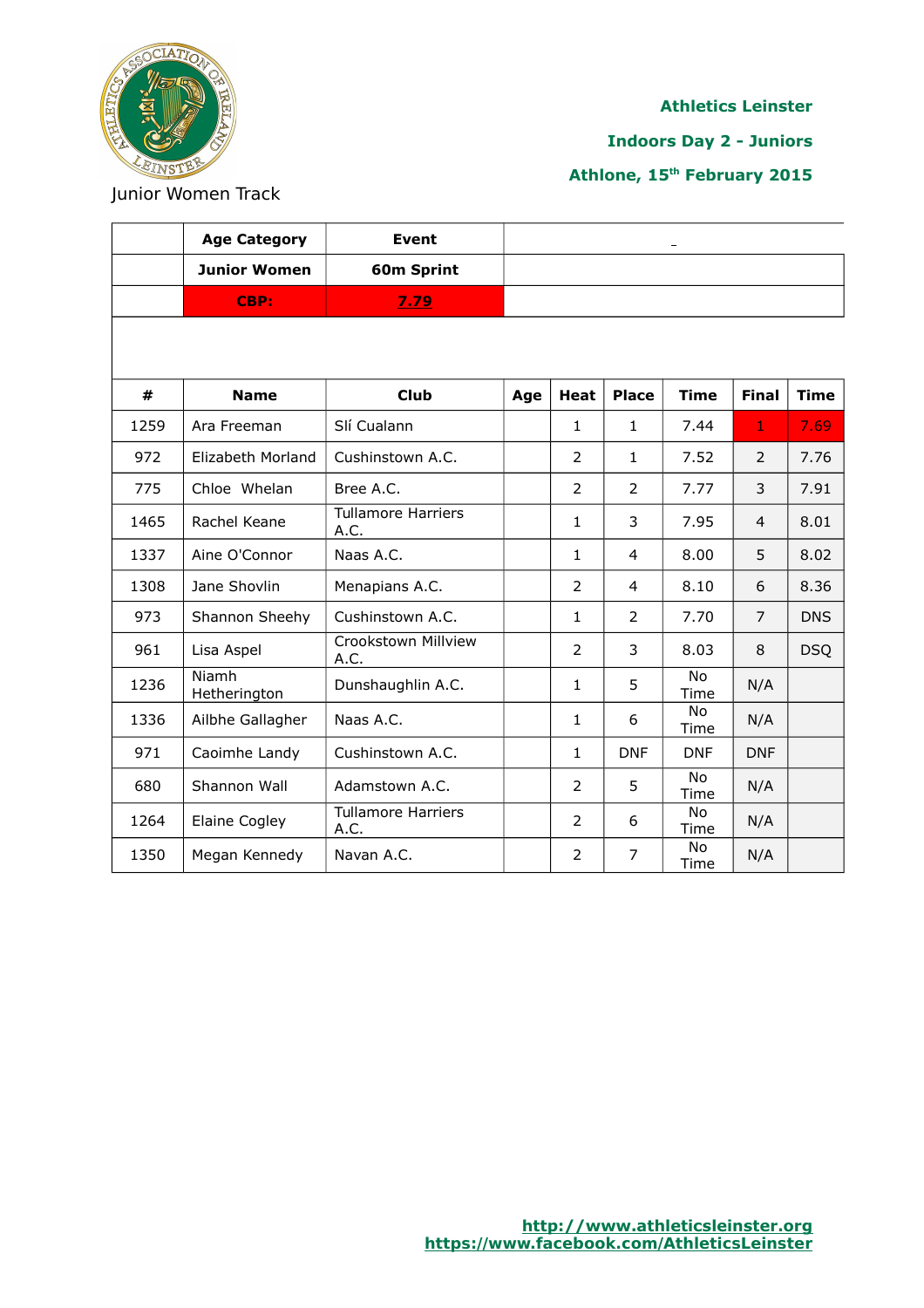

#### **Indoors Day 2 - Juniors**

|      | <b>Age Category</b>    | <b>Event</b>                |     |                |                |             |                |             |
|------|------------------------|-----------------------------|-----|----------------|----------------|-------------|----------------|-------------|
|      | <b>Junior</b><br>Women | 200m                        |     |                |                |             |                |             |
|      | CBP:                   | 25.14                       |     |                |                |             |                |             |
|      |                        |                             |     |                |                |             |                |             |
|      |                        |                             |     |                |                |             |                |             |
| #    | <b>Name</b>            | <b>Club</b>                 | Age | <b>Heat</b>    | <b>Place</b>   | <b>Time</b> | <b>Final</b>   | <b>Time</b> |
| 1328 | <b>Vicky Harris</b>    | Mullingar Harriers A.C.     |     | $\mathbf{1}$   | $\mathbf{1}$   |             | $\mathbf{1}$   | 25.19       |
| 1414 | Sophie Becker          | St. Joseph's A.C.           |     | 1              | 2              |             | $\overline{2}$ | 25.27       |
| 972  | Elizabeth<br>Morland   | Cushinstown A.C.            |     | $\mathbf{1}$   | 3              |             | 3              | 25.28       |
| 1259 | Ara Freeman            | Slí Cualann                 |     | $\mathbf{1}$   | $\overline{4}$ |             | $\overline{4}$ | 25.73       |
| 961  | Lisa Aspel             | Crookstown Millview<br>A.C. |     | $\overline{2}$ | $\mathbf{1}$   |             | 5              | 26.18       |
| 1337 | Aine O'Connor          | Naas A.C.                   |     | 2              | 2              |             | 6              | 26.26       |
| 1356 | Ellie O'Toole          | Newbridge A.C.              |     | $\overline{2}$ | 3              |             | $\overline{7}$ | 26.33       |
| 775  | Chloe Whelan           | Bree A.C.                   |     | 3              | $\mathbf{1}$   |             | 8              | 26.39       |
| 776  | Sophie McCabe          | Bree A.C.                   |     | 3              | $\overline{2}$ |             | 9              | 26.69       |
| 1409 | Clara Kennedy          | St. Joseph's A.C.           |     | 4              | $\mathbf{1}$   |             | 10             | 27.86       |
| 1413 | Sarah Lawlor           | St. Joseph's A.C.           |     | $\overline{4}$ | $\overline{2}$ |             | 11             | 27.97       |
| 1257 | Alannah<br>O'Carroll   | Slí Cualann                 |     | 3              | 3              |             | 12             | 28.00       |
| 1250 | Mairead<br>Fortune     | Enniscorthy A.C.            |     | 2              | $\overline{4}$ |             | 13             | 28.07       |
| 1411 | Mia Griffin            | St. Joseph's A.C.           |     | 3              | $\overline{4}$ |             | 14             | 28.33       |
| 1350 | Megan Kennedy          | Navan A.C.                  |     | 4              | 3              |             | 15             | 29.58       |
| 971  | Caoimhe Landy          | Cushinstown A.C.            |     | 4              | $\overline{4}$ |             | 16             | 31.12       |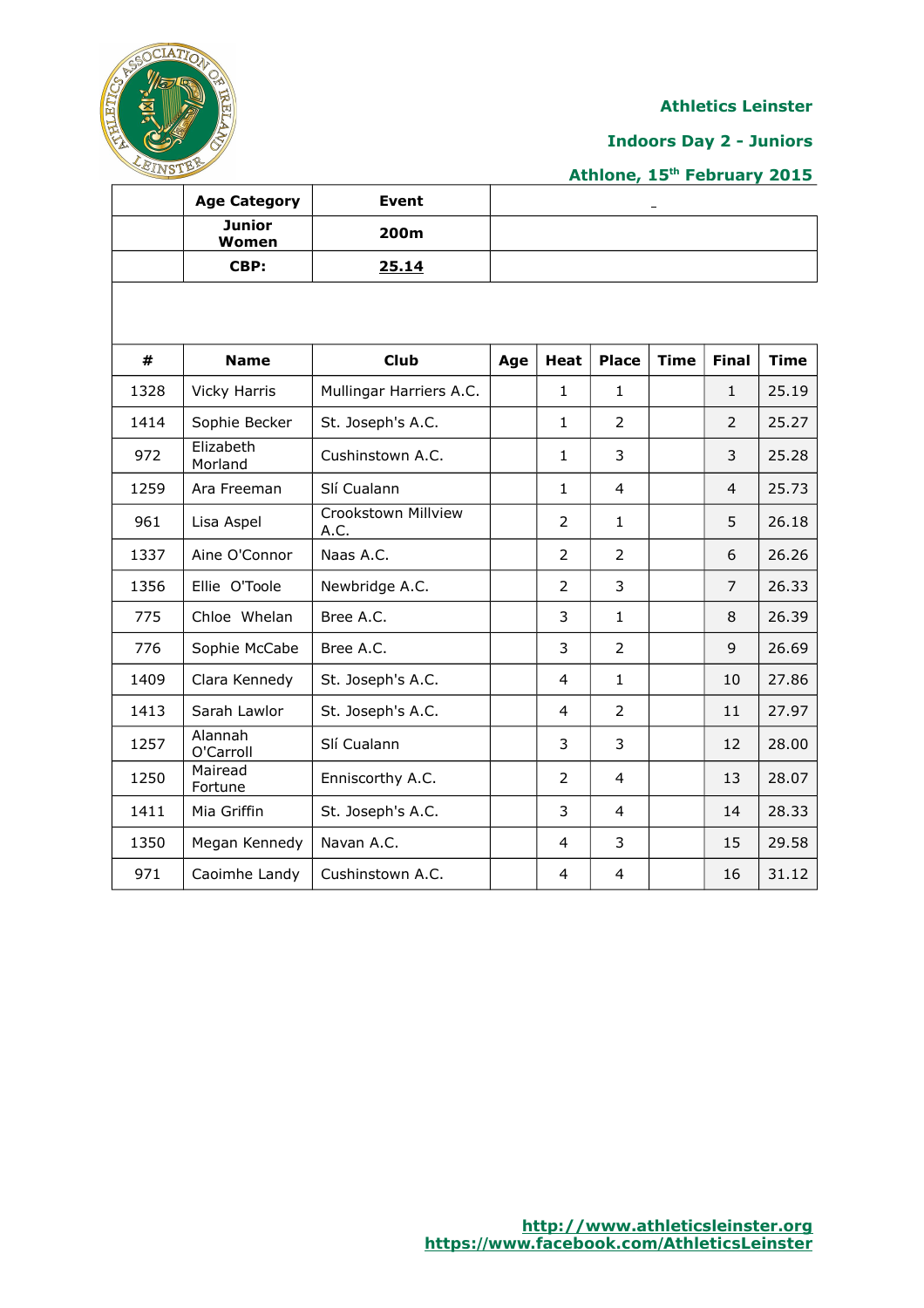

## **Indoors Day 2 - Juniors**

|      | <b>Age Category</b>  | Event                |     |                |                |             |                |             |
|------|----------------------|----------------------|-----|----------------|----------------|-------------|----------------|-------------|
|      | <b>Junior Women</b>  | 400m                 |     |                |                |             |                |             |
|      | CBP:                 | 58.39                |     |                |                |             |                |             |
|      |                      |                      |     |                |                |             |                |             |
|      |                      |                      |     |                |                |             |                |             |
| #    | <b>Name</b>          | <b>Club</b>          | Age | <b>Heat</b>    | <b>Place</b>   | <b>Time</b> | <b>Final</b>   | <b>Time</b> |
| 1356 | Ellie O'Toole        | Newbridge A.C.       |     | $\overline{2}$ | 1              |             | $\mathbf{1}$   | 0.58.91     |
| 1414 | Sophie Becker        | St. Joseph's<br>A.C. |     | 1              | 1              |             | 2              | 0.59.44     |
| 1258 | Amaris Borel         | Slí Cualann          |     | 1              | $\overline{2}$ |             | 3              | 1.00.38     |
| 771  | Amy McTeggart        | Boyne A.C.           |     | 1              | 3              |             | $\overline{4}$ | 1.00.40     |
| 1349 | Eva O Donovan        | Navan A.C.           |     | 1              | 4              |             | 5              | 1.00.94     |
| 787  | Katie Quigley        | Celbridge A.C.       |     | 1              | 5              |             | 6              | 1.02.10     |
| 1250 | Mairead Fortune      | Enniscorthy<br>A.C.  |     | 2              | $\overline{2}$ |             | 7              | 1.02.51     |
| 949  | Cliodhna<br>O'Connor | Crookstown           |     | 2              | 3              |             | 8              | 1.02.60     |
| 776  | Sophie McCabe        | Bree A.C.            |     | 2              | 4              |             | 9              | 1.02.72     |
| 1411 | Mia Griffin          | St. Joseph's<br>A.C. |     | $\overline{2}$ | 5              |             | 10             | 1.03.26     |

|      | <b>Age Category</b>    | Event                                     |     |      |              |             |              |             |
|------|------------------------|-------------------------------------------|-----|------|--------------|-------------|--------------|-------------|
|      | <b>Junior</b><br>Women | 60m Hurdles                               |     |      |              |             |              |             |
|      | CBP:                   | 8.60                                      |     |      |              |             |              |             |
|      |                        | Note: Hurdles at different height for 973 |     |      |              |             |              |             |
| #    | <b>Name</b>            | <b>Club</b>                               | Age | Heat | <b>Place</b> | <b>Time</b> | <b>Final</b> | <b>Time</b> |
| 1258 | Amaris Borel           | Slí Cualann                               |     |      |              |             | $\mathbf{1}$ | 9.56        |
| 775  | Chloe Whelan           | Bree A.C.                                 |     |      |              |             | 2            | 9.61        |
| 1409 | Clara Kennedy          | St. Joseph's                              |     |      |              |             | 3            | 10.64       |
|      |                        | A.C.                                      |     |      |              |             |              |             |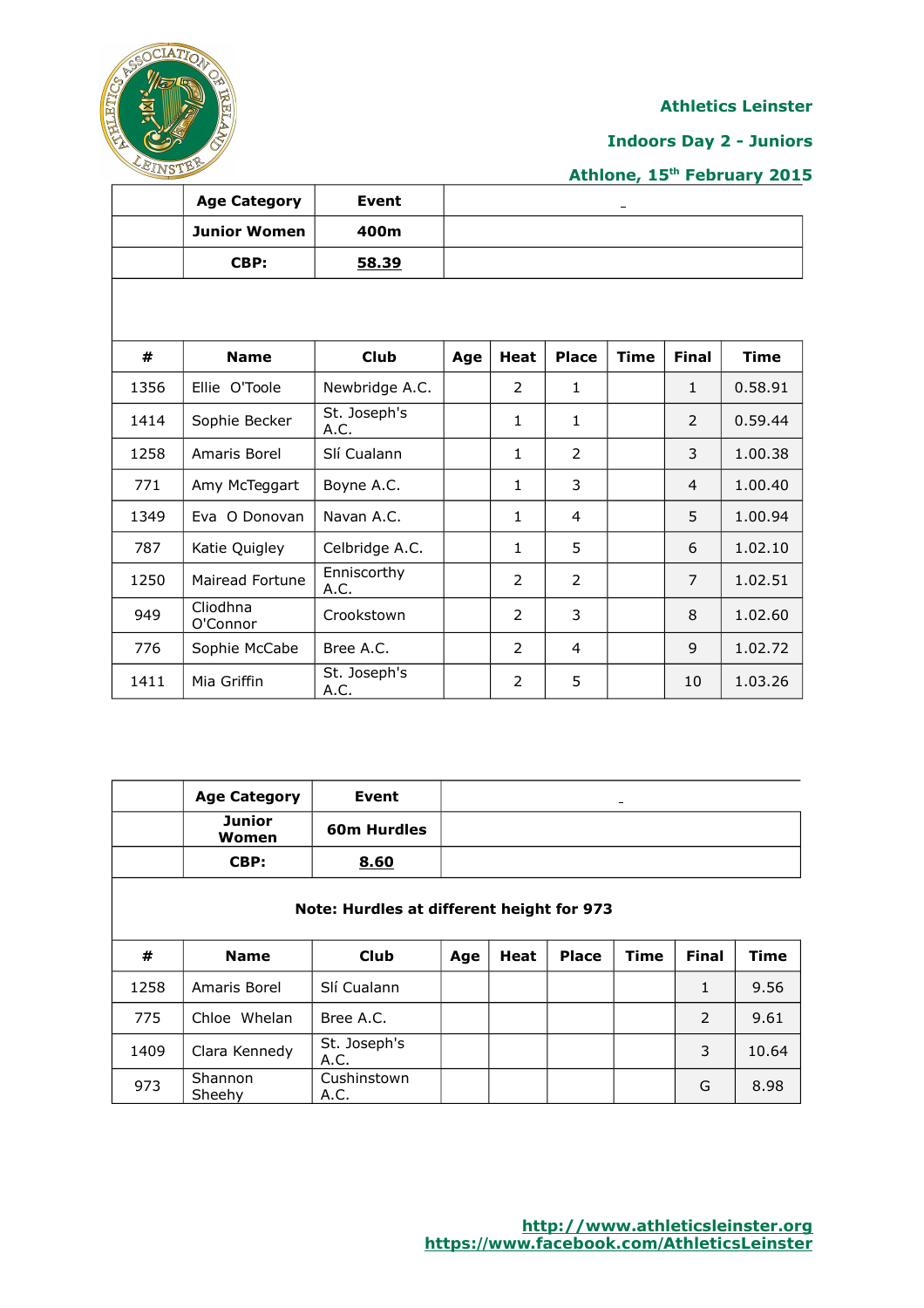

#### **Indoors Day 2 - Juniors**

|      | <b>Age Category</b>   | Event                             |      |              |             |   |                |             |
|------|-----------------------|-----------------------------------|------|--------------|-------------|---|----------------|-------------|
|      | <b>Junior Women</b>   | 800m                              |      |              |             |   |                |             |
|      | CBP:                  | 2.19.29                           |      |              |             |   |                |             |
|      |                       |                                   |      |              |             |   |                |             |
|      |                       |                                   |      |              |             |   |                |             |
| #    | <b>Name</b>           | <b>Club</b>                       | Heat | <b>Place</b> | <b>Time</b> | Q | <b>Final</b>   | <b>Time</b> |
| 1261 | <b>Richael Browne</b> | Slí Cualann                       |      |              | 2.20.35     |   | $\mathbf{1}$   | 2.20.35     |
| 947  | Rose Finnegan         | Bohermeen A.C.                    |      |              | 2.20.95     |   | $\mathcal{P}$  | 2.20.95     |
| 688  | Avril Deegan          | Ballyroan, Abbeyleix & Dist. A.C. |      |              | 2.22.21     |   | 3              | 2.22.21     |
| 1349 | Eva O Donovan         | Navan A.C.                        |      |              | 2.25.10     |   | $\overline{4}$ | 2.25.10     |
| 1460 | Chloe Harte           | Tullamore Harriers A.C.           |      |              | 2.26.25     |   | 5              | 2.26.25     |
| 1260 | Katy Conroy           | Slí Cualann                       |      |              | 2.26.42     |   | 6              | 2.26.42     |
| 1354 | Aimee McGrath         | Newbridge A.C.                    |      |              | 2.29.52     |   | $\overline{7}$ | 2.29.52     |
| 1432 | Caitlin McDarby       | St. Michael's AC                  |      |              | 2.39.28     |   | 8              | 2.39.28     |
| 952  | Katie Daly            | Kilmore A.C.                      |      |              | 2.42.30     |   | 9              | 2.42.30     |
| 1362 | Anna Healy            | portlaoise a.c.                   |      |              | 2.44.84     |   | 12             | 2.44.84     |

|     | <b>Age Category</b>           | <b>Event</b>   |     |      |              |                              |   |              |             |
|-----|-------------------------------|----------------|-----|------|--------------|------------------------------|---|--------------|-------------|
|     | <b>Junior</b><br><b>Women</b> | 1500m          |     |      |              | $\qquad \qquad \blacksquare$ |   |              |             |
|     | CBP:                          | 4.54.48        |     |      |              |                              |   |              |             |
|     |                               |                |     |      |              |                              |   |              |             |
| #   | <b>Name</b>                   | <b>Club</b>    | Age | Heat | <b>Place</b> | Time                         | Q | <b>Final</b> | <b>Time</b> |
| 950 | Niamh<br>O'Connor             | Edenderry A.C. |     |      |              | 4.55.58                      |   | 2            | 4.55.58     |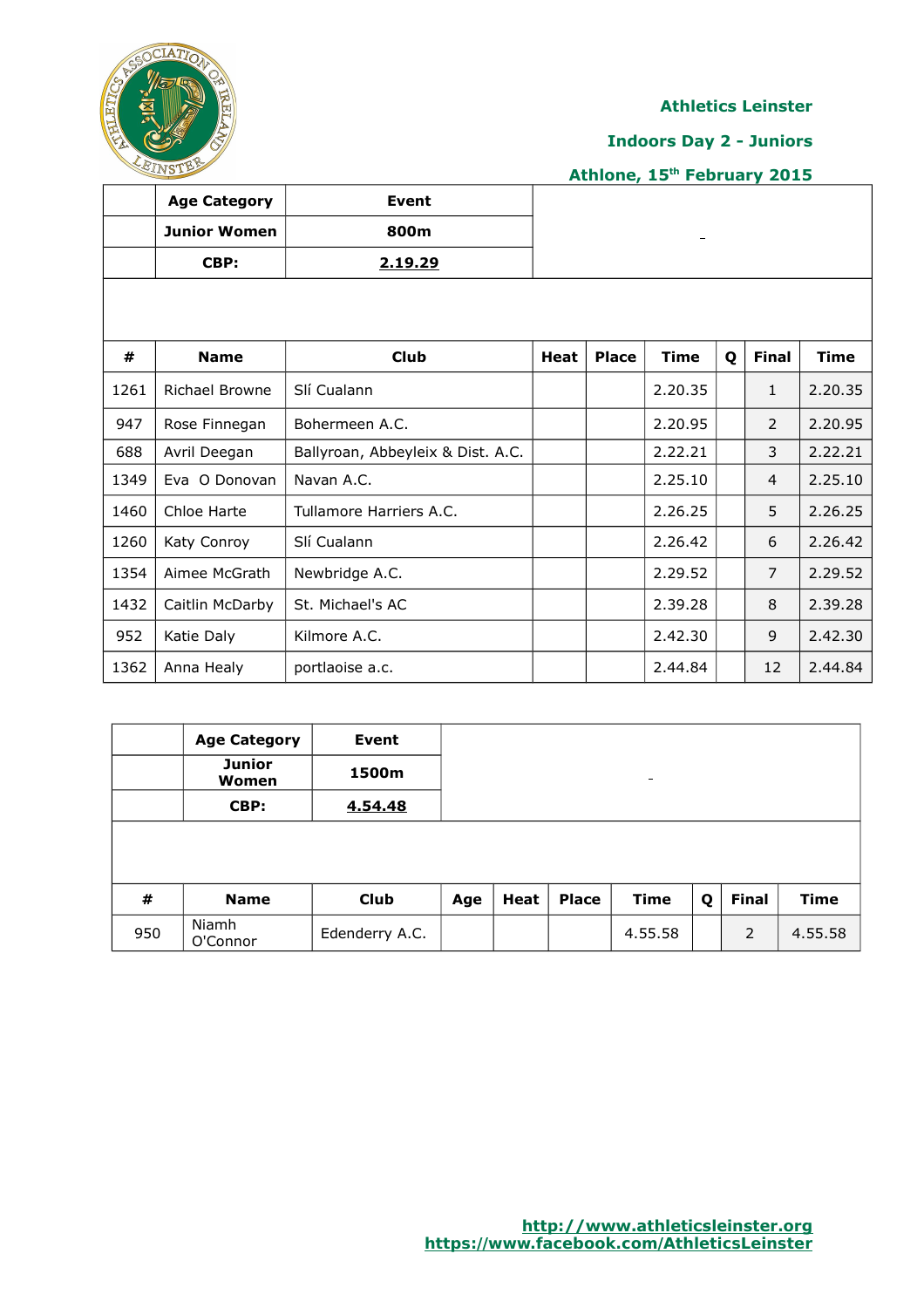

## **Indoors Day 2 - Juniors**

|      | <b>Age Category</b>    | <b>Event</b>                            |     |             |              |                          |   |               |             |
|------|------------------------|-----------------------------------------|-----|-------------|--------------|--------------------------|---|---------------|-------------|
|      | <b>Junior</b><br>Women | 3000m                                   |     |             |              | $\overline{\phantom{m}}$ |   |               |             |
|      | CBP:                   | 10.08.47                                |     |             |              |                          |   |               |             |
|      |                        |                                         |     |             |              |                          |   |               |             |
|      |                        |                                         |     |             |              |                          |   |               |             |
|      |                        |                                         |     |             |              |                          |   |               |             |
| #    | <b>Name</b>            | <b>Club</b>                             | Age | <b>Heat</b> | <b>Place</b> | <b>Time</b>              | Q | <b>Final</b>  | <b>Time</b> |
| 688  | Avril Deegan           | Ballyroan,<br>Abbeyleix &<br>Dist. A.C. |     |             |              | 10.25.30                 |   | $\mathbf{1}$  | 10.25.30    |
| 1263 | Susie<br>McParland     | Slí Cualann                             |     |             |              | 12.31.24                 |   | $\mathcal{P}$ | 12.31.24    |

|      | <b>Age Category</b>    | Event                             |     |      |              |                   |   |              |             |
|------|------------------------|-----------------------------------|-----|------|--------------|-------------------|---|--------------|-------------|
|      | <b>Junior</b><br>Women | <b>3Km Walk</b>                   |     |      |              | $\qquad \qquad -$ |   |              |             |
|      | CBP:                   | 14.57.20                          |     |      |              |                   |   |              |             |
|      |                        |                                   |     |      |              |                   |   |              |             |
|      |                        |                                   |     |      |              |                   |   |              |             |
| #    | <b>Name</b>            | <b>Club</b>                       | Age | Heat | <b>Place</b> | <b>Time</b>       | Q | <b>Final</b> | <b>Time</b> |
| 789  | Sinead<br>O'Connor     | Celbridge A.C.                    |     |      |              | 15.21.7           |   | 1            | 15.21.7     |
| 1325 | Edel Glennon           | <b>Mullingar Harriers</b><br>A.C. |     |      |              | 15.25.8           |   | 2            | 15.25.8     |
| 948  | Karen Bourke           | Celbridge A.C.                    |     |      |              | 17.23.9           |   | 3            | 17.23.9     |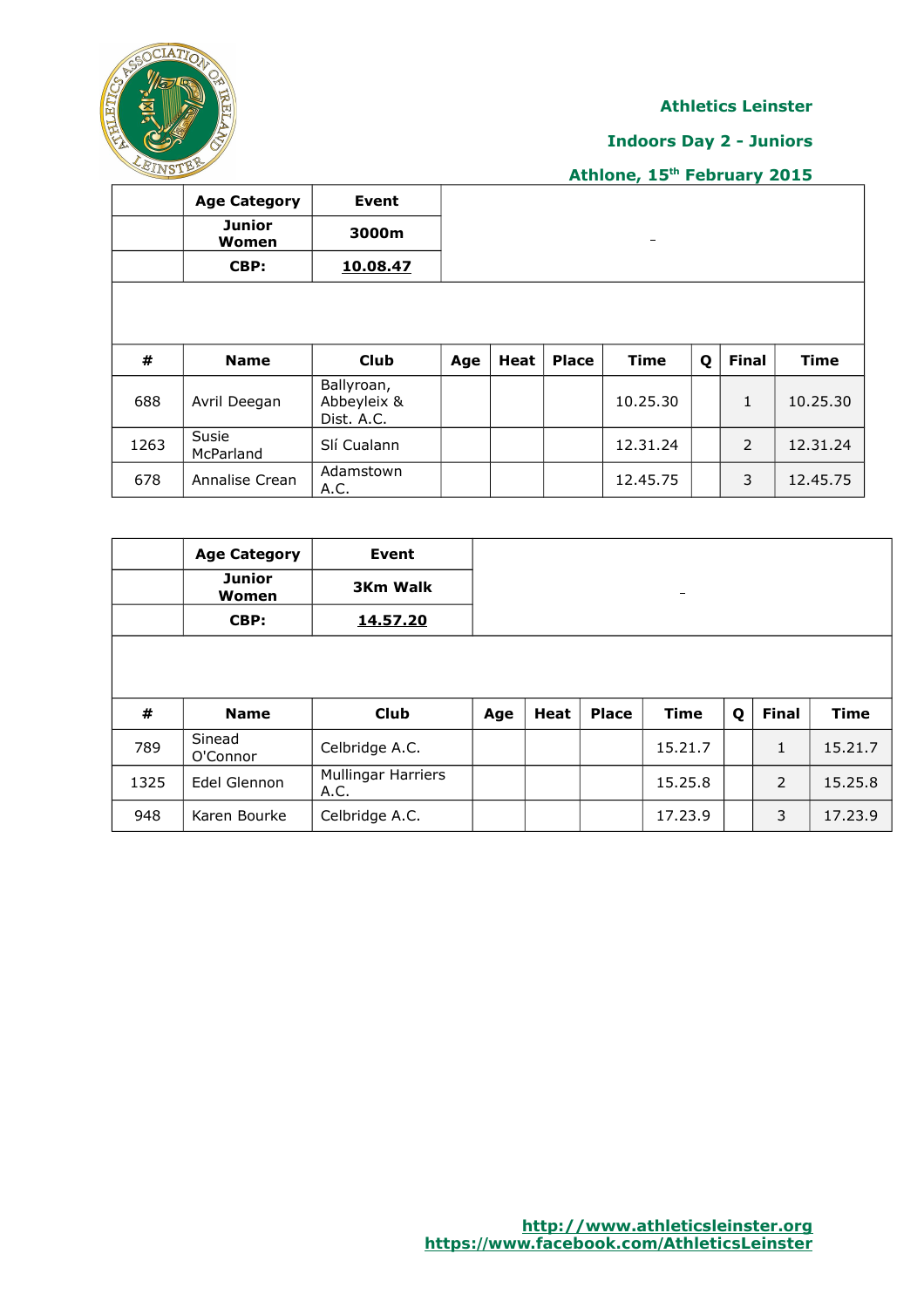

## **Indoors Day 2 - Juniors**

| <b>Junior Women Field</b> |  |
|---------------------------|--|
|                           |  |

|      | <b>Age Category</b>   | Event            |                  |     |                 |
|------|-----------------------|------------------|------------------|-----|-----------------|
|      | <b>Junior Women</b>   | <b>High Jump</b> |                  |     |                 |
|      | CBP:                  | 1.7 <sub>m</sub> |                  |     |                 |
| #    | <b>Name</b>           |                  | <b>Club</b>      | Age | <b>Distance</b> |
| 973  | Shannon Sheehy        |                  | Cushinstown A.C. |     | 1.70            |
| 771  | Amy McTeggart         |                  | Boyne A.C.       |     | 1.50            |
| 1262 | Rosa Kirwan           |                  | Slí Cualann      |     | 1.40            |
| 679  | Clodagh Walshe        |                  | Adamstown A.C.   |     | 1.30            |
| 1261 | <b>Richael Browne</b> |                  | Slí Cualann      |     | 1.30            |

|      | <b>Age Category</b> | Event             |                   |     |                 |
|------|---------------------|-------------------|-------------------|-----|-----------------|
|      | <b>Junior Women</b> | <b>Pole Vault</b> |                   |     |                 |
|      | CBP:                | 2.6 <sub>m</sub>  |                   |     |                 |
| #    | <b>Name</b>         |                   | Club              | Age | <b>Distance</b> |
| 1409 | Clara Kennedy       |                   | St. Joseph's A.C. |     | 1.70            |

|      | <b>Age Category</b> | Event     |                   |     |                 |
|------|---------------------|-----------|-------------------|-----|-----------------|
|      | <b>Junior Women</b> | Long Jump |                   |     |                 |
|      | CBP:                | 5.77m     |                   |     |                 |
| #    | <b>Name</b>         |           | Club              | Age | <b>Distance</b> |
| 1308 | Jane Shovlin        |           | Menapians A.C.    |     | 5.07            |
| 1339 | Emer McCabe         |           | Naas A.C.         |     | 5.06            |
| 771  | Amy McTeggart       |           | Boyne A.C.        |     | 4.98            |
| 971  | Caoimhe Landy       |           | Cushinstown A.C.  |     | 4.53            |
| 1413 | Sarah Lawlor        |           | St. Joseph's A.C. |     | 4.49            |
| 680  | Shannon Wall        |           | Adamstown A.C.    |     | 4.30            |
| 1340 | Nicole Dunne        |           | Naas A.C.         |     | 4.17            |